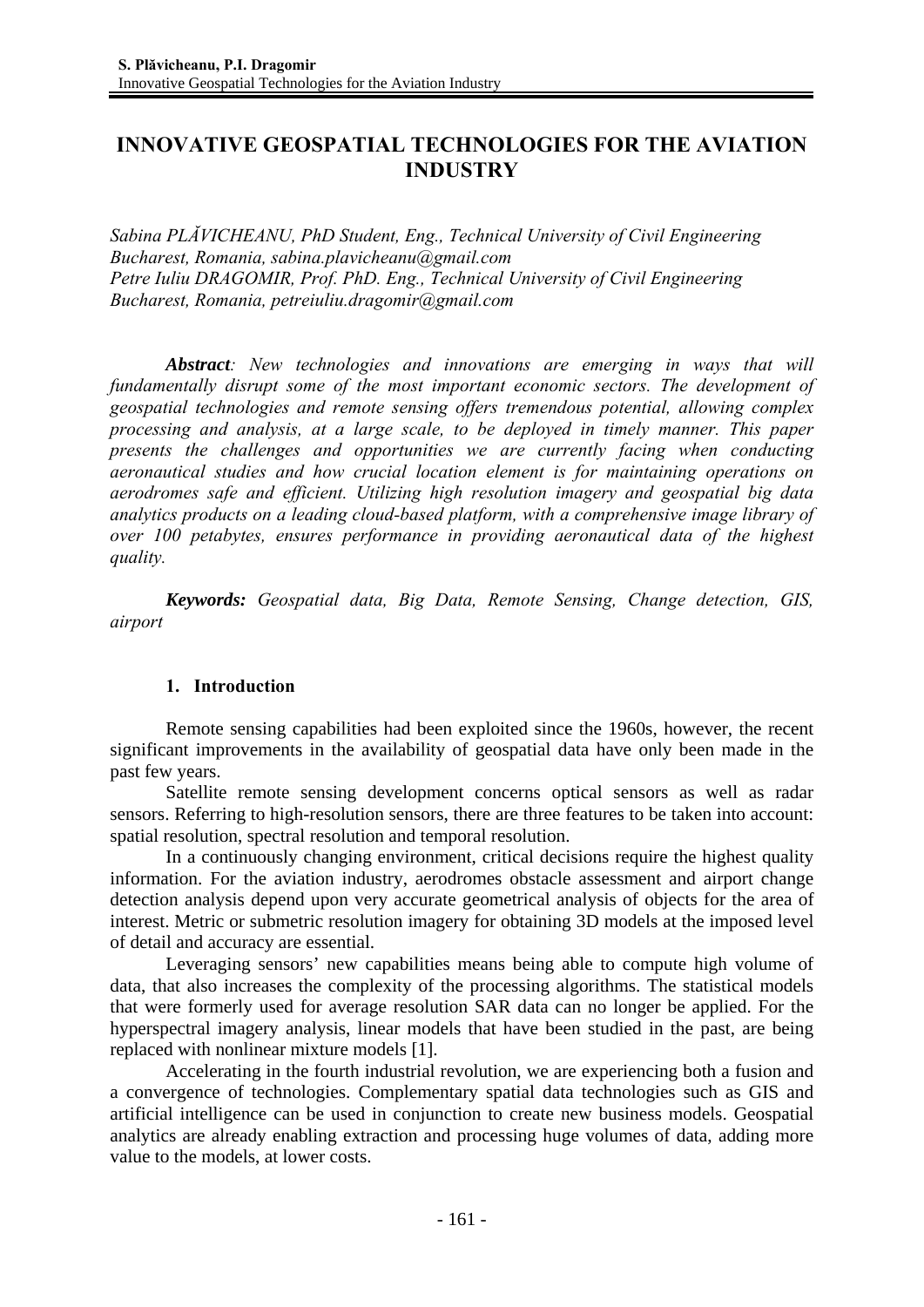#### **2. Materials and Methods**

The difference between the way data was heretofore handled, from acquisition phase, processing, analysis and finally delivered, and the digital transformation is highlighted by the need to meet new demands. Having access to information is not enough. Automated processes with built-in decision-making, in real time, based on artificial intelligence and customized workflows for big data, are elementary for improved efficiency and effectiveness [2,3].

Traditionally, analytics were characterized by: relational data, at TBs to PBs scale, working on a schema defined before loading the data, with operational reporting and on demand.

The extended traditional approach involves: relational and non-relational data, at TBs to EBs scale, working on a schema that is defined during analysis, and also on diverse analytical engines to gain insights, designed for low-cost storage and analytics [4] (Fig. 1).



Fig. 1. Big data analytics using machine learning

Before performing the product analysis, data must be organized, well documented, consistently formatted [5] and error free, as errors will be propagated by processing. Cleaning the data is often taking 80% of the actual work.

Using DigitalGlobe's GBDX Multisource imagery and analytics platform, offers subscription access, to consume the world-class content, combining the best industry-leading visible, multispectral and radar Earth Observation data from IKONOS, QuickBird, WorldView-1, GeoEye-1, WorldView-2, WorldView-3 and WorldView-4, analytics and information products.

 RadarSAT-2 complements optical satellite data with a wide area change alerting and all season/weather target monitoring. Its mission provides a unique imaging mode, ExtraFine, with 5m resolution and a complete overlapping coverage.

When radar imagery is collected in exact repeated geometry, automated extraction of change information can be done using Amplitude Change Detection (ACD) methodology. This algorithm compares the intensity of aligned pixels, where blue pixels represent new brighter targets and red pixels indicate low reflectance. In order to detect persistent changes, the variation in pixel brightness can be filtered.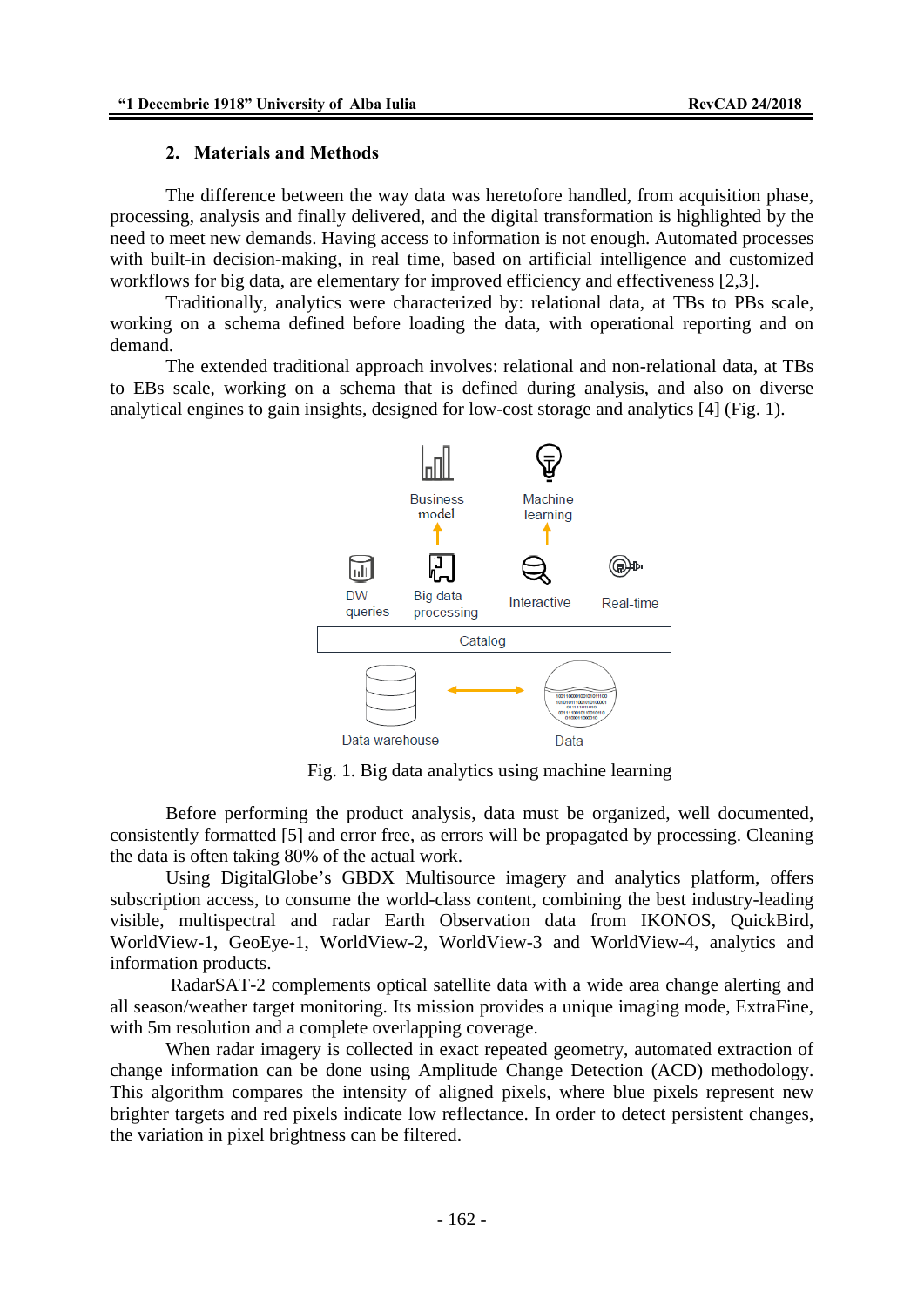## **3. Results and Discussion**

GBDX Imagery and Analytics service allows ESRI ArcGIS Enterprise 10.5.1 users to connect to DigitalGlobe's geospatial big data analytics platform, designed for image exploitation and create derived products, running in the AWS US-EAST-1 cloud infrastructure region and using Harris' Envi remote sensing analytics.

Due to the considerable great size of the aerodromes' coverage areas created for aeronautical safety and the diversity of objects to analyse, obstacle assessment is regarded as a large and complex matter. Bi-temporal image analysis was used to detect changes for objects that are relevant to the airport's protection surfaces (Fig.2, 3).



Fig. 2. San Francisco Scene over AOI taken 28/10/2016, used for Airport Change Detection (image courtesy of DigitalGlobe)



Fig. 3. San Francisco Scene over AOI taken 09/10/2017 used for Airport Change Detection (image courtesy of DigitalGlobe)